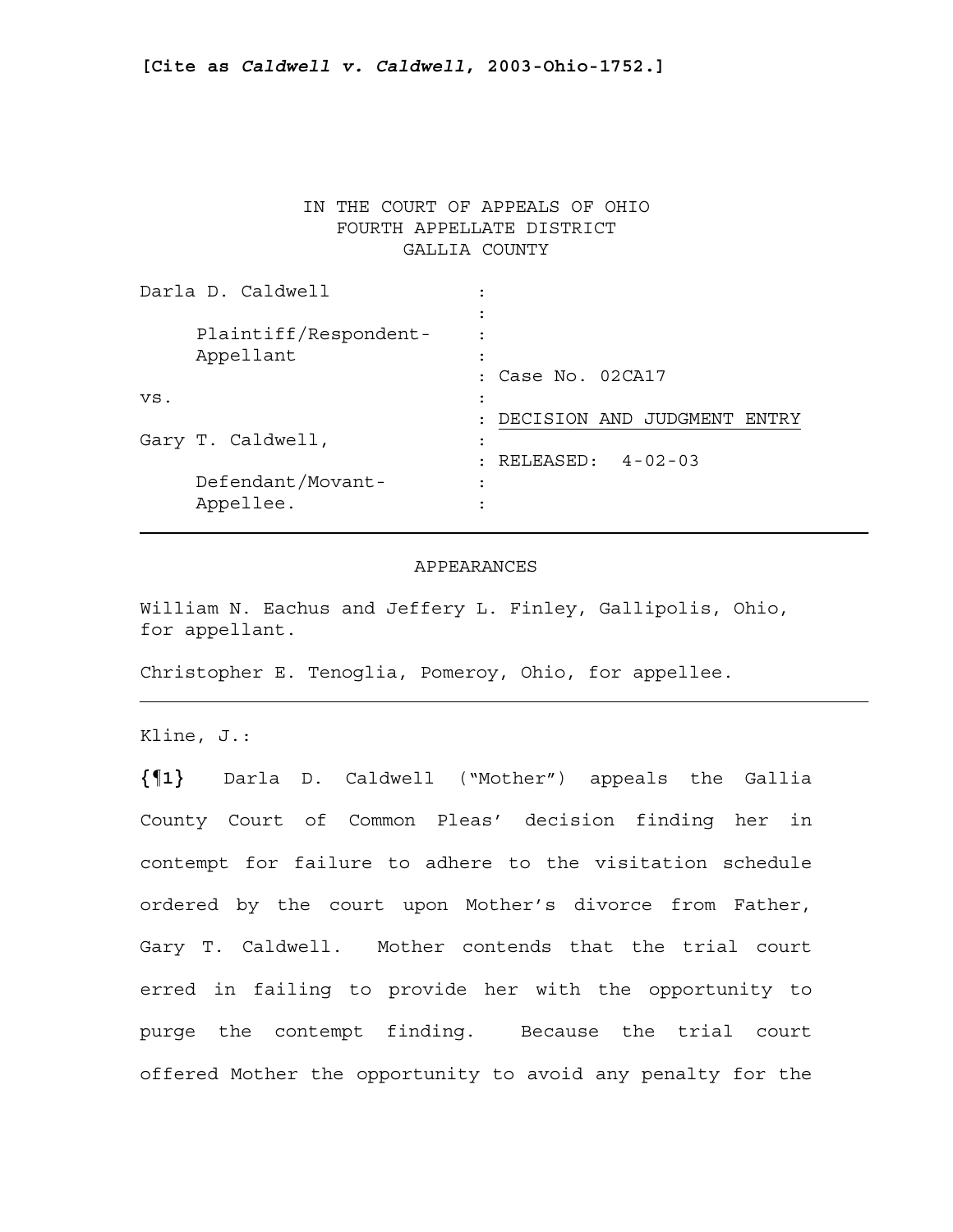contempt by suspending the sentence, we find that the trial court did provide Mother with the opportunity to purge the contempt. Mother next contends that the trial court erred in amending the original visitation schedule to provide grandparent visitation. We disagree, because the trial court did not modify the original visitation schedule, but only clarified the original schedule as it relates to transportation of the children. Mother next contends that the trial court erred in imposing a \$1,000 fine for a first-offense contempt charge. Because common pleas courts possess inherent authority, which cannot be limited by statute, to punish violations of their lawful orders, we disagree. Finally, Mother contends that the record does not contain sufficient evidence to support a finding of contempt. Because the record contains evidence that clearly and convincingly demonstrates that Mother failed to affirmatively provide Father with visitation, we disagree. Accordingly, we overrule each of Mother's assignments of error, and we affirm the judgment of the trial court.

I.

**{¶2}** Mother and Father divorced in 2001. The divorce decree included a Shared Parenting Plan with respect to Mother and Father's daughter, who was born in 1989, and their son, who was born in 1993. Pursuant to the Shared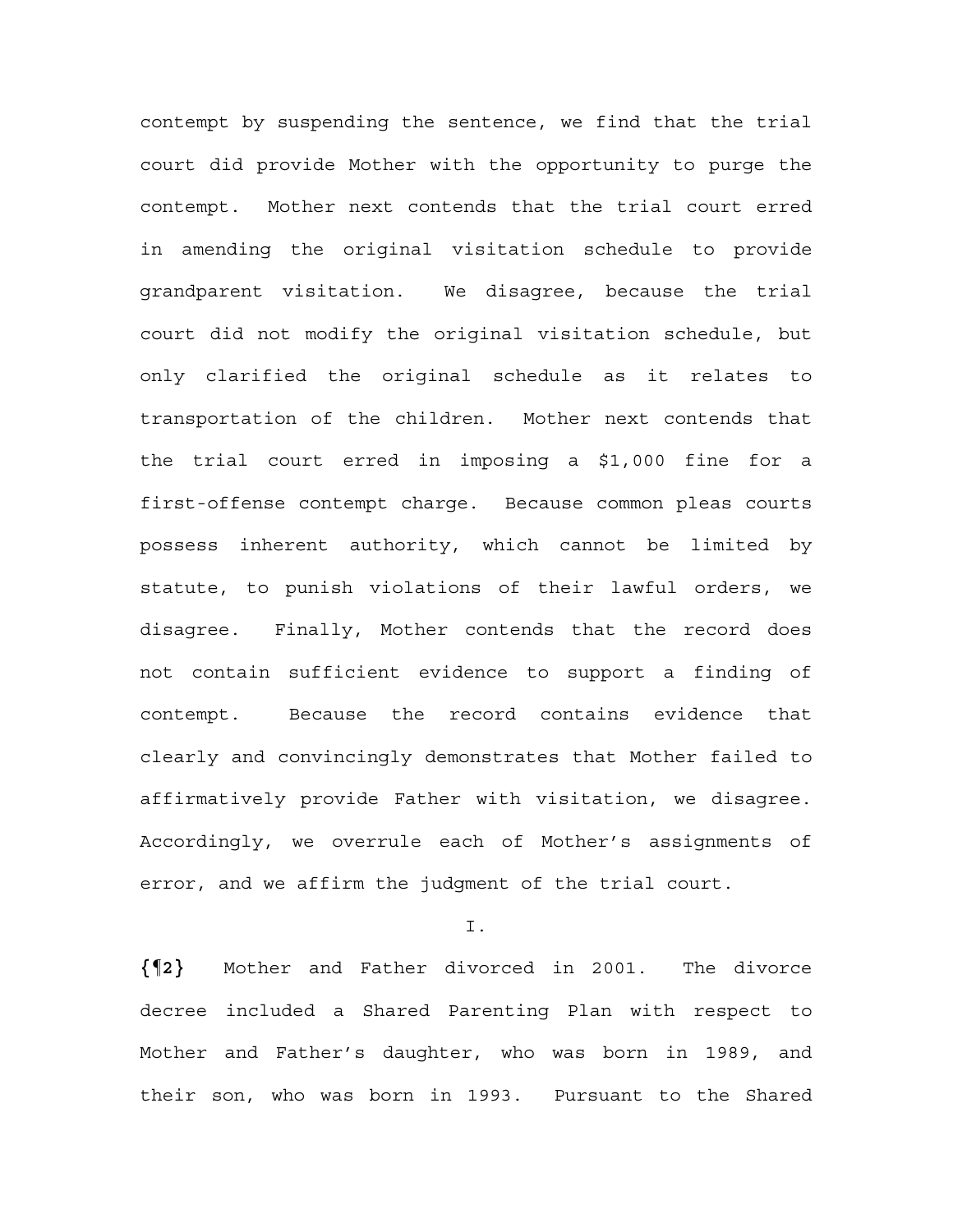Parenting Plan, Father was to have parenting time with the children, in part, every other weekend from after school on Friday until Sunday evening at 6:00 p.m., and every Wednesday after school. Additionally, the Shared Parenting Plan required Mother and Father to "encourage good feelings from their children about the parent and that parent's extended family."

**{¶3}** Despite this agreement, Father did not receive any visitation with his daughter beginning in March of 2002. On several occasions, Father arranged for his parents, the children's paternal grandparents, to pick up the children from school and bring them to his house for visitation. Mother would not allow the school to release the children to the paternal grandparents. Father filed a motion for contempt, and still had not received visitation time with his daughter as of the day of the contempt hearing, July 3, 2002.

**{¶4}** The record from the contempt hearing reveals, through a psychologist's report and testimony of Mother and Father, that the daughter does not wish to spend time with Father, and that she feels Father is too strict. Mother admitted that she failed to compel the daughter to visit with Father, but maintained that she has always encouraged the daughter to do so. The psychologist's report states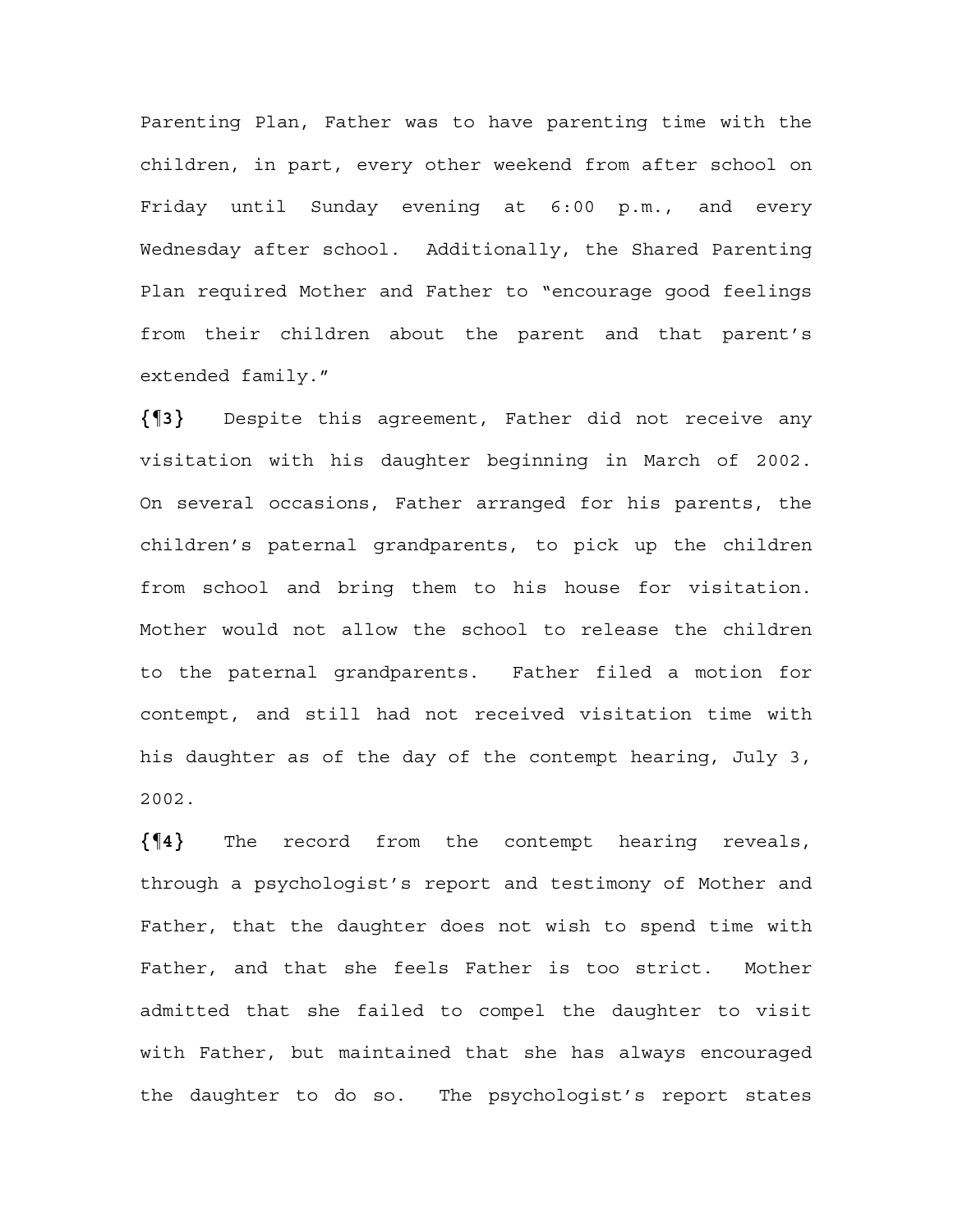that the lack of cooperation between Mother and Father was giving the thirteen year old girl "an uncharacteristically influential position (for a minor child) when it comes to determining conditions under which she will or will not visit with her father."

**{¶5}** The trial court found Mother in contempt of the Shared Parenting Plan and imposed thirty-day jail sentence and a \$1,000 fine, but suspended both sanctions. Additionally, the trial court found that Father's parents, the paternal grandparents, shall be permitted to pick up the children from school on the days Father is scheduled to receive after-school visitation.

**{¶6}** Mother appeals, asserting the following assignments of error: "I. The trial court erred when it did not afford [Mother] the opportunity to purge herself of the civil contempt. II. The trial court erred when it modified the parenting plan of the parties by expanding the companionship or visitation rights of the grandparents without following the procedures and the relevant factors set forth in R.C. 3109.051. III. The trial court exceeded its authority in imposing a \$1,000.00 fine for a first offense finding of contempt. IV. The trial court abused its discretion and prejudicially erred by failing to apply the principles applicable to the situation; entering said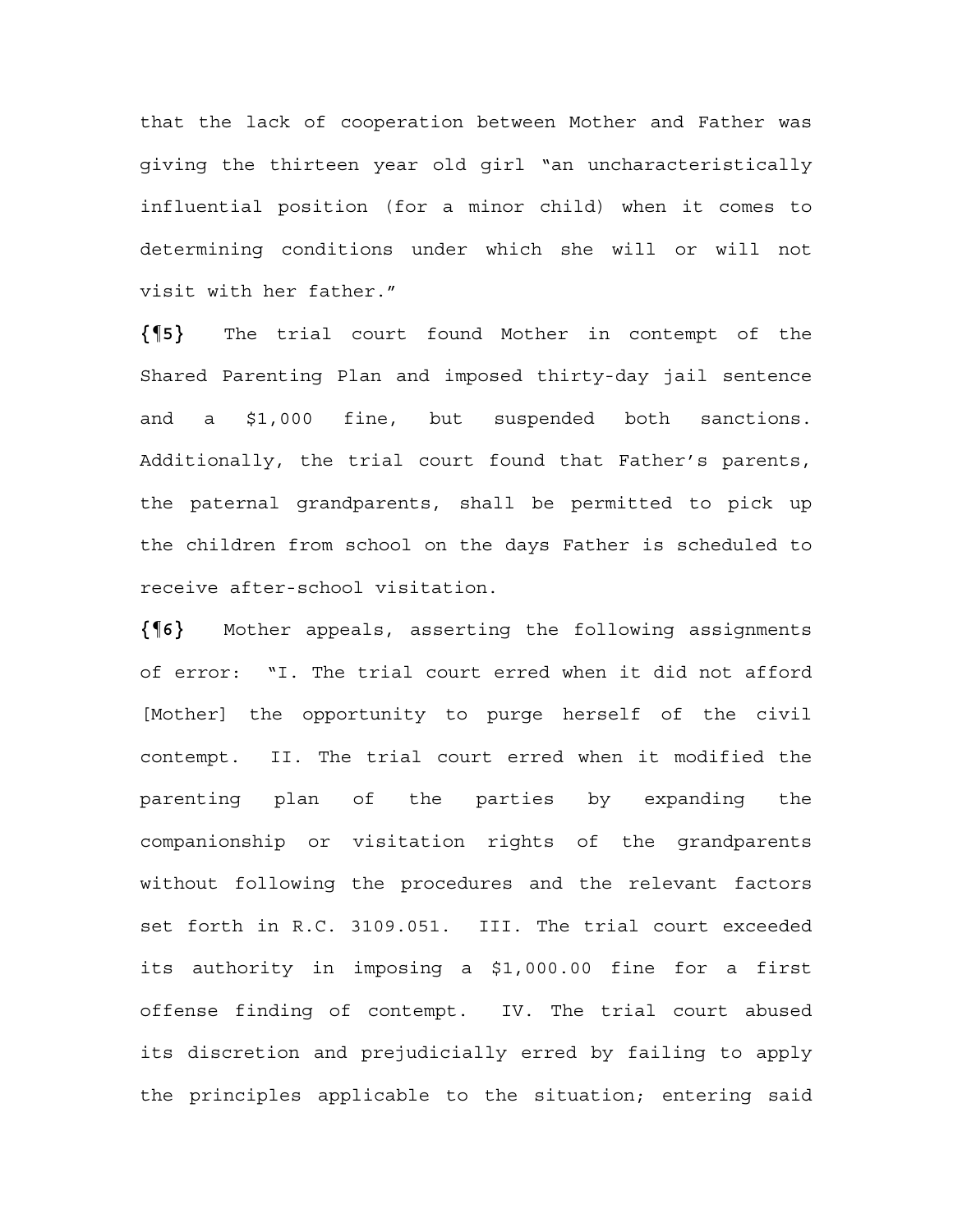judgment and order without sufficient supporting evidence and against the manifest weight of the evidence and contrary to law; disregarding the evidence, the applicable law and finding [Mother] in contempt."

# II.

**{¶7}** In her first assignment of error, Mother contends that the trial court erred when it failed to afford her the opportunity to purge the contempt finding entered against her.

**{¶8}** A finding of contempt arising from one party's failure to honor a court-ordered visitation schedule usually constitutes civil contempt, because the finding is designed to coerce future compliance with the court order. *Summe v. Summe* (June 6, 1990), Montgomery App. Nos. 11452, 11474, citing *Brown v. Executive 200, Inc.* (1980), 64 Ohio St.2d 250. A sanction for civil contempt must allow for purging. *State v. Kilbane* (1980), 61 Ohio St.2d 201. However, "it is difficult to formulate a remedy to allow purging of contempt for violation of a visitation order. Unlike a support arrearage case where the contemnor can pay the monetary amount and purge himself of any alleged contempt, a trial court cannot fashion a remedy to correct past visitation violations but can compel future compliance with the court-ordered visitation schedule and, thus, allow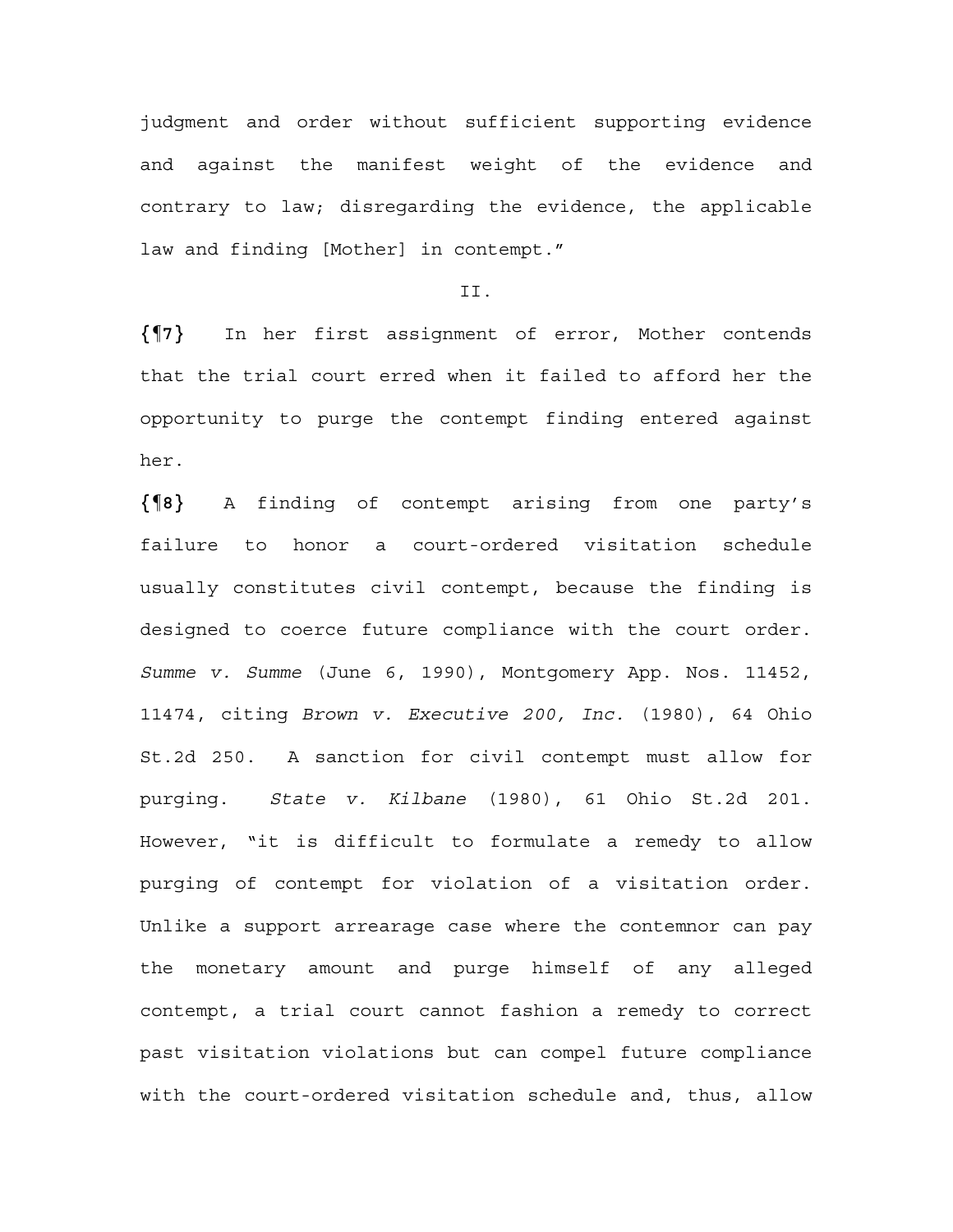the contemnor to purge himself of any contempt." *Summe,*  citing *Smith v. Smith* (1980), 70 Ohio App.2d 87, 91-92; *Smith v. Smith* (Jan. 27, 1988), Pike App. No. 397. Thus, by suspending the sentence imposed upon a party found in contempt for violation of a visitation order, the court effectively allows for purging of the contempt. *Summe; Smith v. Smith* (Jan. 27, 1988), Pike App. No. 397.

**{¶9}** In this case, the trial court suspended Mother's sentence. By suspending Mother's sentence, the trial court allowed Mother the opportunity to purge herself of the contempt through compliance with the court's order. Therefore, we overrule Mother's first assignment of error.

#### III.

**{¶10}** In her second assignment of error, Mother contends that the trial court erred in modifying the Shared Parenting Plan by allowing visitation for the paternal grandparents.

**{¶11}** In its decision, the trial court granted Father's parents, the children's paternal grandparents, permission to pick up the children from school on the days Father is scheduled to have after-school visitation with the children. Mother contends that this constitutes an alteration of the visitation schedule, and that Father must follow R.C. 3109.051 in order to bring the issue of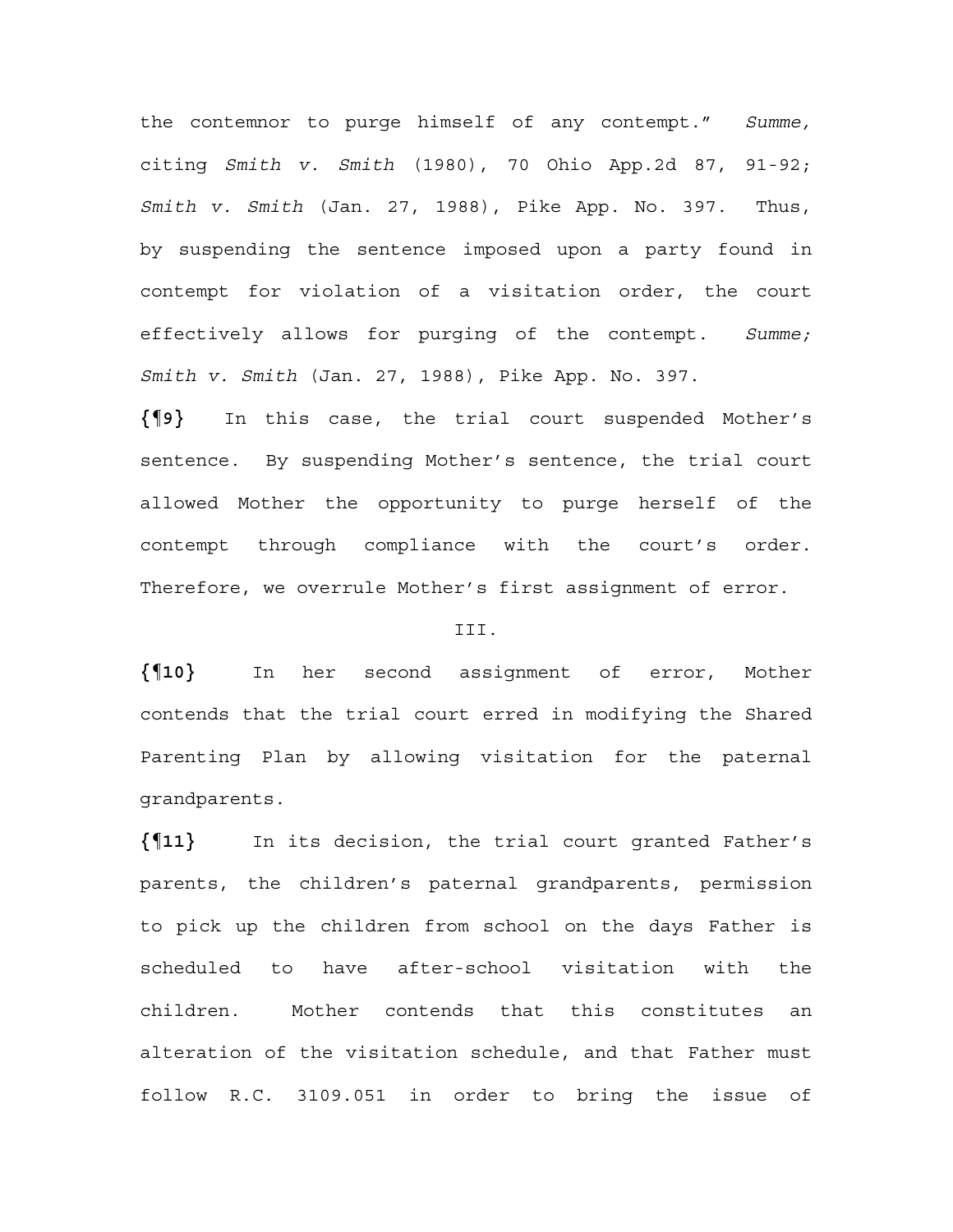companionship rights of grandparents before the court. However, upon review of the original Shared Parenting Plan and the trial court's order, we find that the trial court did not alter its previous order, but merely clarified it.

**{¶12}** "If a divorce decree is susceptible to two possible interpretations, a court must adopt an interpretation that gives effect to the decree in its entirety without eliminating a part of the decree." *Ward v. Ward* (1983), 13 Ohio App.3d 302, 303; *Birchfield v. Birchfield* (Sept. 15, 1986), Meigs App. No. 370. The court must give common words appearing in a divorce decree their ordinary meaning unless some other meaning is clearly suggested from the face of the decree or its overall contents. *Id.* 

**{¶13}** In this case, the Shard Parenting Plan (which is part of the parties' divorce decree) provides at paragraph three, entitled "SCHEDULE OF PARENTING TIME", that "[i]f one parent is not able to exercise his or her parenting time the time shall be offered to the other natural parent. If the other natural parent is not available the time should be offered to the respective grandparents." Subparagraph 3.12 of the decree, entitled "Transportation", provides "[t]he residential parent at the particular time said transportation is required shall be responsible for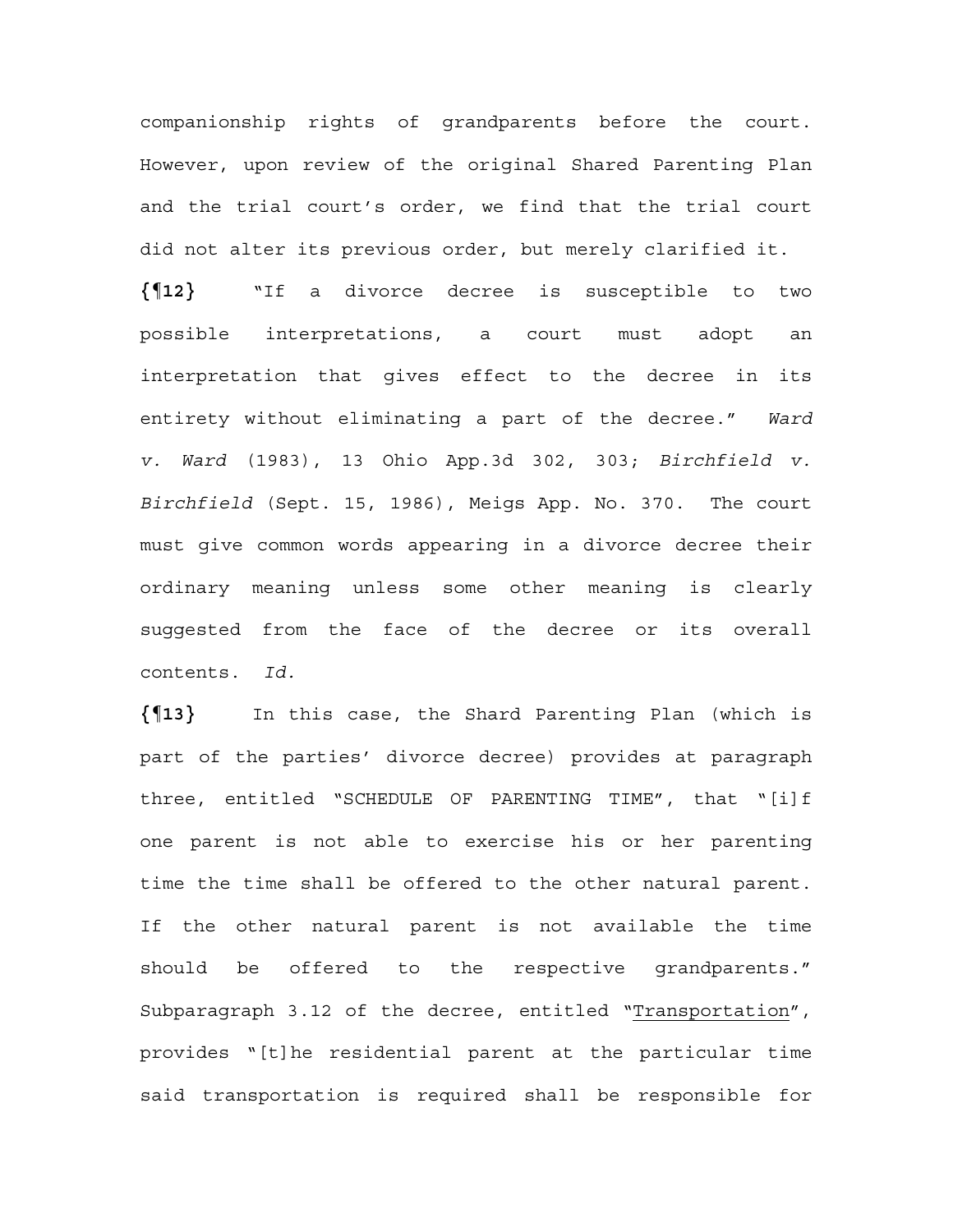the transportation of the minor children for school, recreation, extracurricular activities, medical attention, etc."

**{¶14}** We find that the language contained in subparagraph 3.12 does not require either parent to actually drive the children to or from a particular place. Rather, it merely requires that the residential parent be responsible for providing proper transportation for the child. Common understanding of a child's transportation needs dictate that the residential parent can entrust the transportation of the children to a responsible adult, such as a school bus driver, another parent in a carpool, or a grandparent.

**{¶15}** The record from the contempt hearing reveals that Mother did not defend herself on the grounds that Father was unable to exercise his visitation or that Father tried to give his visitation time to the paternal grandparents. Rather, Mother merely admitted that she refuses to allow the paternal grandparents to transport the children from school to Father's home for visitation with Father. Thus, the record reveals that Father occasionally arranges for another responsible adult to transport the children from school to visitation with him, and that Mother refuses to allow that transportation to take place. Further, nothing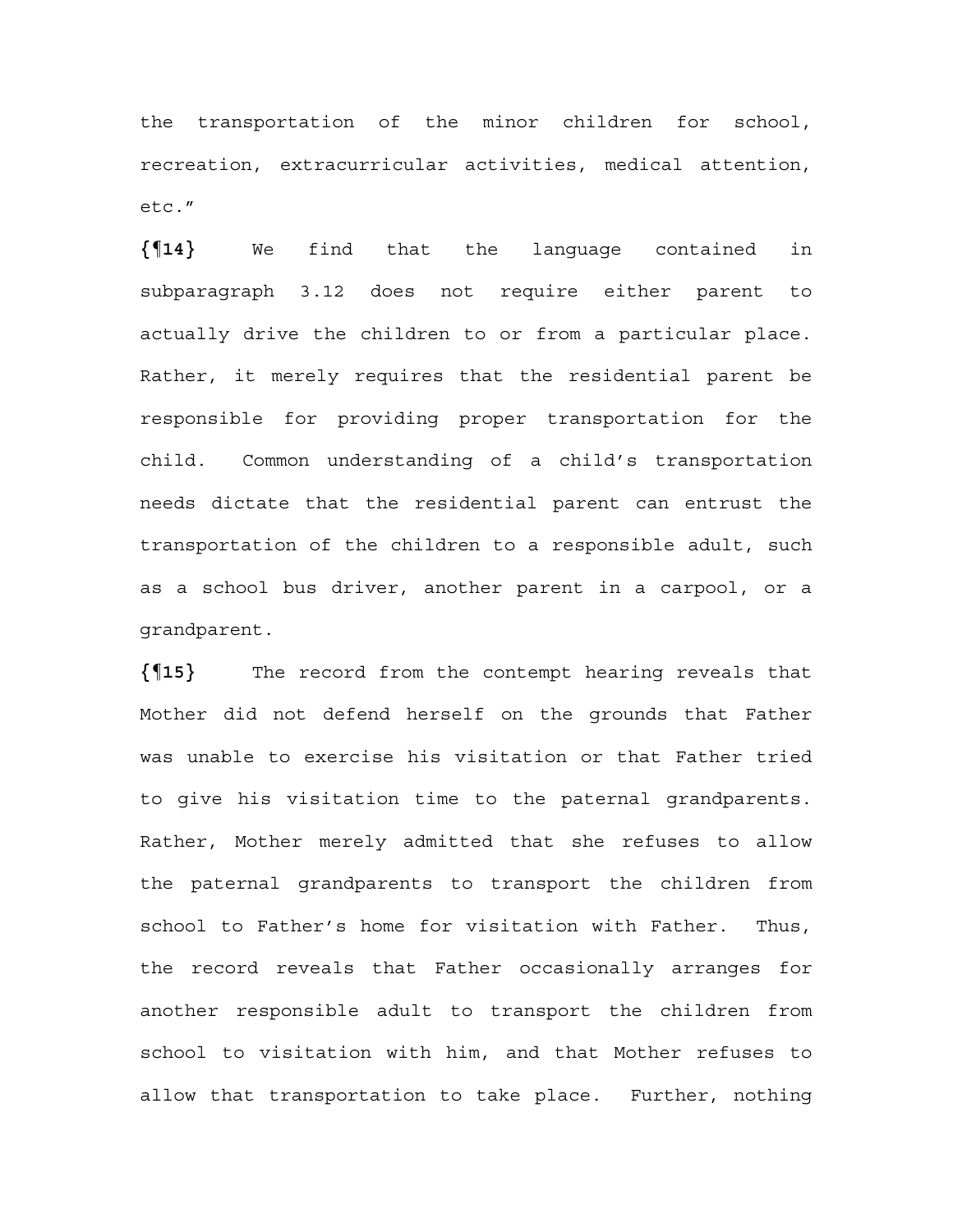in the record indicates that Mother takes it upon herself to transport the children to Father's for visitation on the occasions when she refuses to allow for the transportation Father provides.

**{¶16}** We find that the trial court's interpretation of the Shared Parenting Plan to permit the children's grandparents to provide transportation from school to visitation is consistent with the plain meaning of the agreement. Thus, the trial court did not modify the Shared Parenting Plan when it granted the grandparents permission to pick up the children from school. Accordingly, we overrule Mother's second assignment of error.

### IV.

**{¶17}** In her third assignment of error, Mother contends that the trial court exceeded its authority in imposing a \$1,000 fine for a first offense finding of contempt.

**{¶18}** Contempt proceedings are means through which the courts enforce their lawful orders. *Cincinnati v. Cincinnati Dist. Council 51* (1973), 35 Ohio St.2d 197, 202. The power to punish for contempt is inherent in the courts, a separate co-equal branch of government that was established by Section 1, Article IV of the Ohio Constitution, and it exists independently from express constitutional provisions or legislative enactments.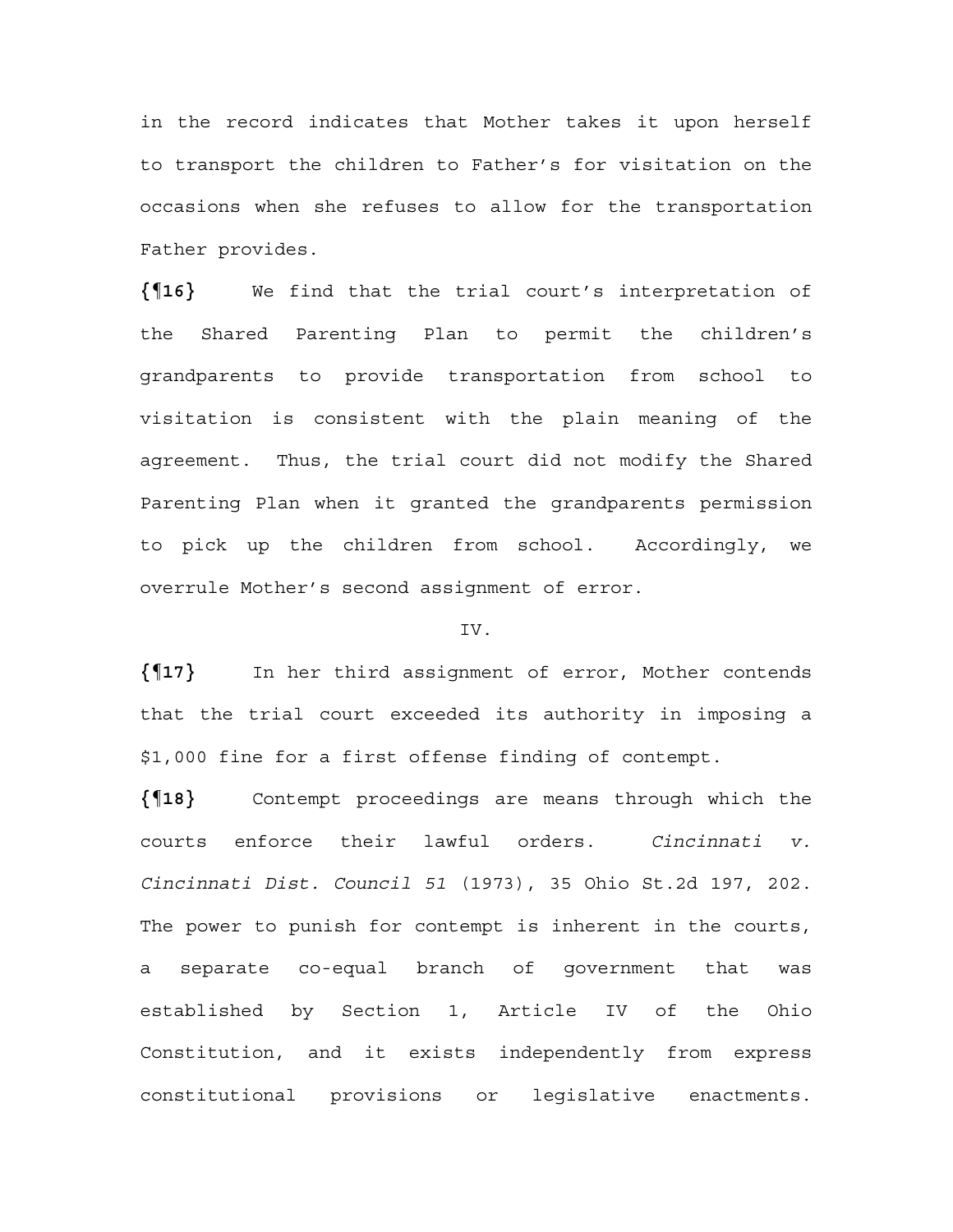*Turner v. Albin* (1928), 6 Ohio Law Abs. 341; *Ohio v. Local Union 5760* (1961), 172 Ohio St. 75. Thus, while the General Assembly may prescribe procedures for judicial determination of indirect contempt, it cannot limit the court's power to punish contempt. *First Bank of Marietta v. Mascrete, Inc.* (1998), 125 Ohio App.3d 257, 265; *Carter v. Carter* (Nov. 23, 1994), Montgomery App. Nos. 14409, 14530, 14574, citing *In Matter of Lands* (1946), 146 Ohio St. 589, 595. Therefore, while a common pleas court has a duty to follow the procedure for a contempt proceeding as outlined by R.C. 2705.05(A) (e.g. the court must conduct a hearing), the common pleas court is not limited by the statutory provisions outlining the penalties that the court may impose. *McDaniel v. McDaniel* (1991), 74 Ohio App.3d 577, 579; *Olmsted Twp. V. Riolo* (1988), 49 Ohio App.3d 114, 116-117; *Carter, supra.* A common pleas court may exercise its discretion to impose any sanction that is reasonable in light of the contemptuous conduct. *McDaniel* at 579; *Carter, supra.* 

**{¶19}** The sentence imposed for a finding of contempt is subject to an abuse of discretion standard of review. *Id.*  A finding that a trial court abused its discretion implies that the court acted unreasonably, arbitrarily or unconscionably. *Blakemore v. Blakemore* (1983), 5 Ohio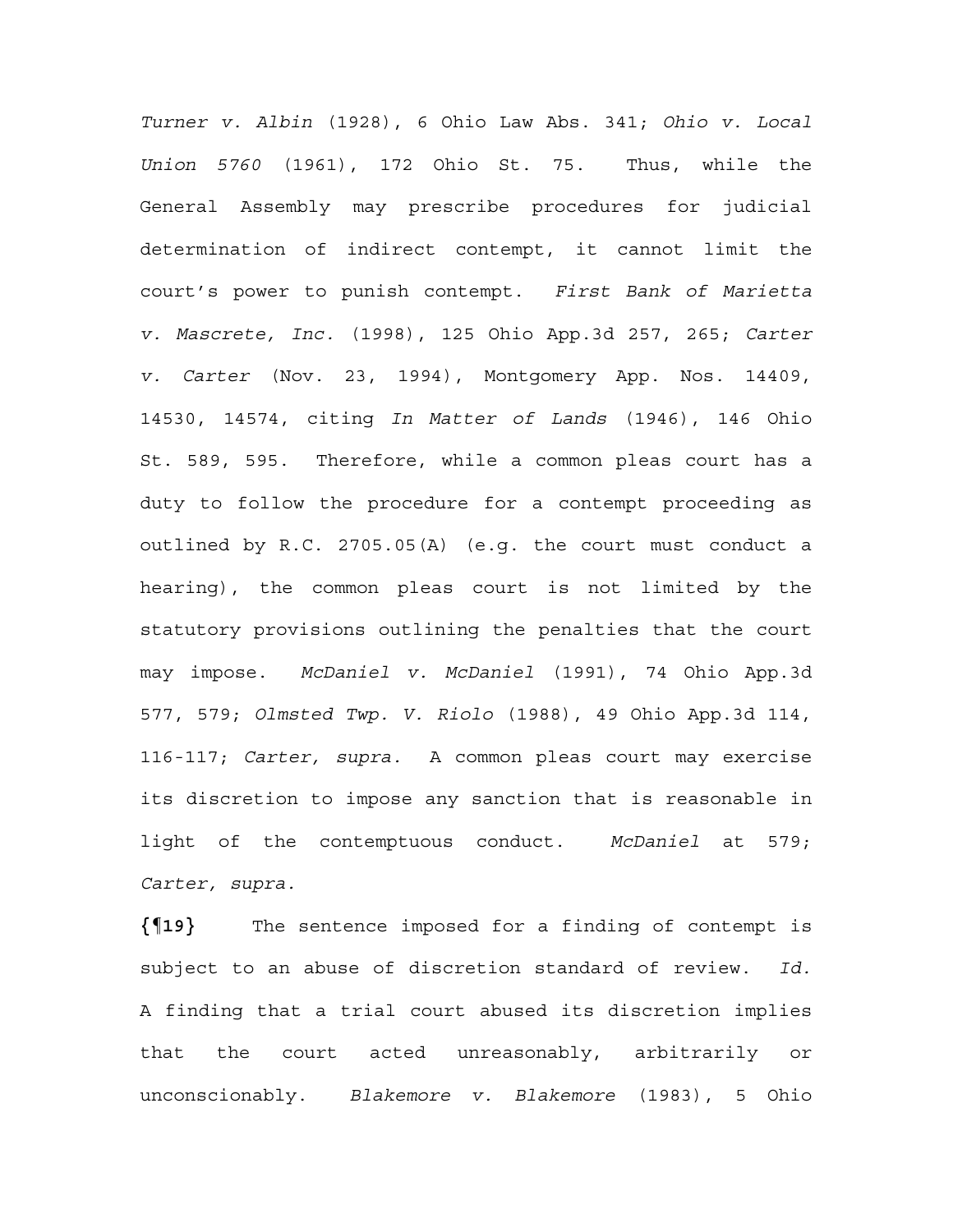St.3d 217, 219. When applying the abuse of discretion standard, a reviewing court may not substitute its judgment for that of the trial court. *Berk v. Matthews* (1990), 53 Ohio St.3d 161, 169.

**{¶20}** In this case, we cannot say that the trial court acted in a manner that is arbitrary, unreasonable, or unconscionable when it imposed a \$1,000 fine upon Mother. Rather, the court acted within its inherent authority and discretion to enforce its lawful order, the Shared Parenting Plan. Accordingly, we overrule Mother's third assignment of error.

### V.

**{¶21}** In her fourth assignment of error, Mother contends that the trial court abused its discretion when it found her in contempt. Mother contends that the trial court found her in contempt despite a lack of clear and convincing evidence supporting each of the trial court's findings. Specifically, Mother contends that the record does not contain evidence to support the trial court's findings: (1) that she denied Father visitation deliberately, (2) that she failed to inform Father of the children's illnesses or school functions, (3) that she failed to allow Father's parents to pick up the children when a lawful order existed permitting them to do so, (4)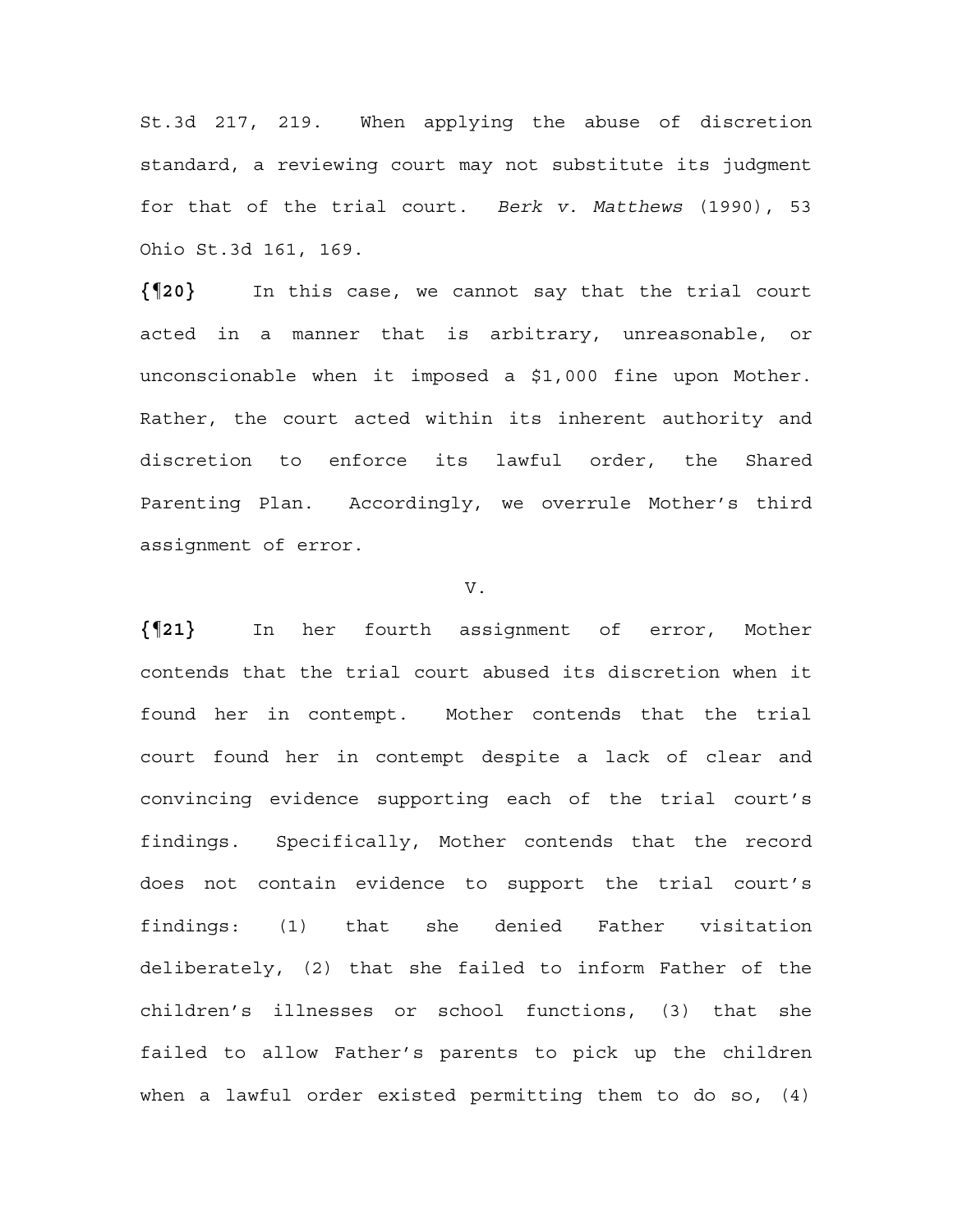that she willfully and intentionally attempted to decay the relationship between the children and Father, or (5) that she carried out a pattern of causing hardship and failed communication between Father and the children.

**{¶22}** Contempt is a disregard of, or disobedience to, the orders or commands of judicial authority. *Dozer v. Dozer* (1993), 88 Ohio App.3d 297, 302, citing *State v. Flinn* (1982), 7 Ohio App.3d 294. A person may be punished for contempt for disobeying or resisting a lawful order, judgment, or command of the court. R.C. 2705.02; *In re Ayer* (1997), 119 Ohio App.3d 571, 575; *Dozer* at 302. Courts must make civil contempt findings based upon clear and convincing evidence. *Dozer* at 302, citing *ConTex, Inc. v. Consol. Technologies, Inc.* (1988), 40 Ohio App.3d 94. However, decisions in contempt proceedings lie within the discretion of the trial court, and we will not reverse absent an abuse of discretion. *Ayer* at 575; *Dozer* at 302, citing *Chaudhry v. Chaudhry* (Apr. 8, 1992), Summit App. No. 15252.

**{¶23}** Under Ohio law, a custodial parent "has a duty to do more than merely encourage the minor child to visit the noncustodial parent." *Smith v. Smith* (Jan. 27, 1988), Pike App. No. 397, citing *Smith v. Smith* (1980), 70 Ohio App.2d 87. Absent a showing of unfitness of the visiting parent,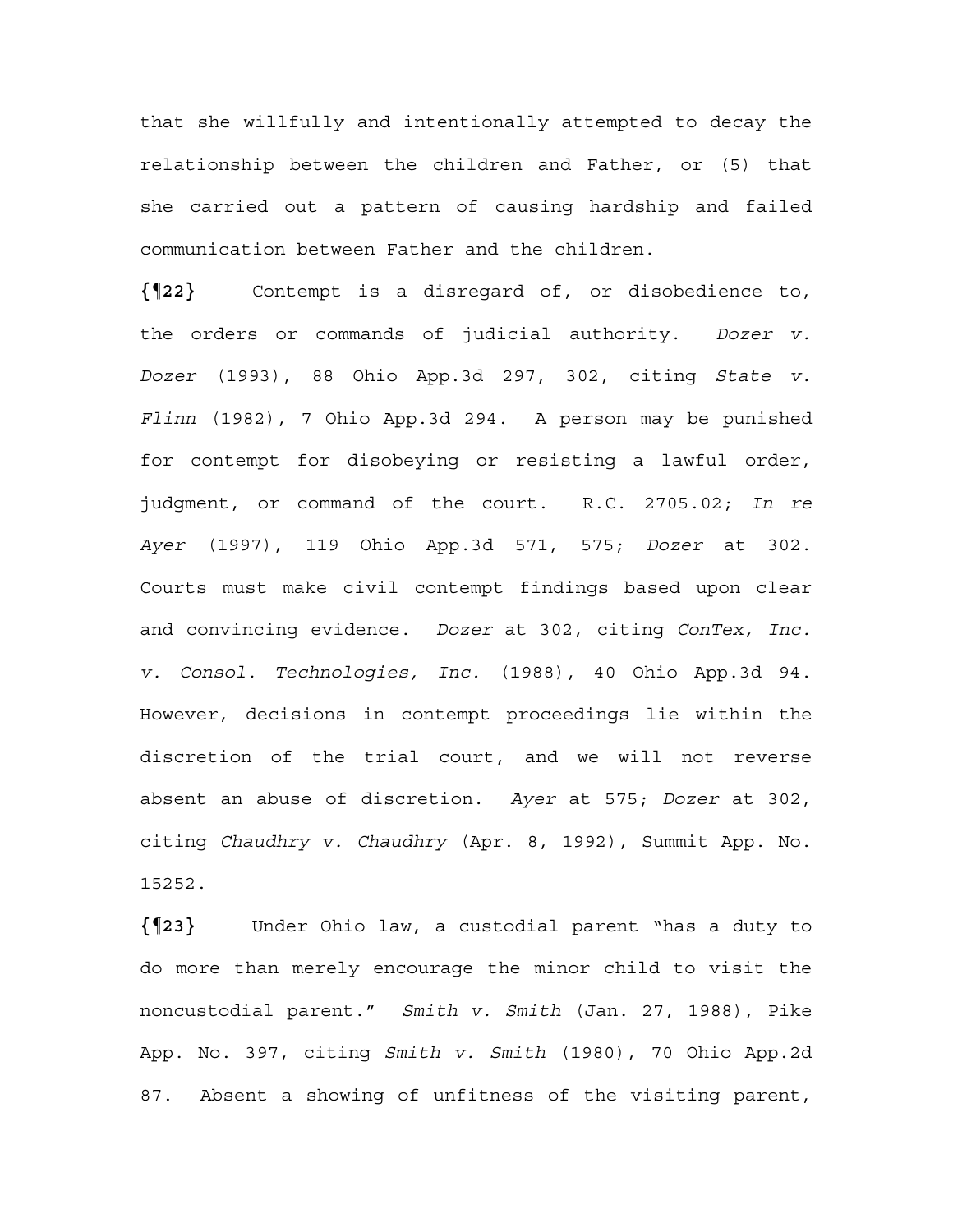the minor's reluctance to visit with his or her parent generally is not enough to prevent visitation. *Smith,* 70 Ohio App.2d at 90*; Toalson v. Toalson* (Sept. 10, 1987), Columbiana App. No. 86-C-21. Until the minor is of an age at which he or she can affirmatively and independently decide not to have any visitation with a parent, the minor's custodian must compel visitation. See *Newhouse v. Toler* (Nov. 20, 1997), Cuyahoga App. No. 71834 (finding of contempt against residential parent despite fourteen year old child's expressed wish to discontinue visitation); *Smith,* Pike App. No. 397, *supra* (finding of contempt against residential parent despite ten year old child's expressed wish to discontinue visitation); compare *In re Jergens* (Jun. 26, 1998), Montogomery App. No. 16848 (sixteen and seventeen year old children not compelled to visit father in prison when children expressed no interest in seeing father and father had murdered children's mother).

**{¶24}** In this case, the record reveals that the Shared Parenting Plan provided for Father to receive visitation with the daughter at regular intervals. From March 2002, shortly after the daughter's thirteenth birthday, until the time of the contempt hearing, Father did not receive visitation with the daughter. Mother testified that she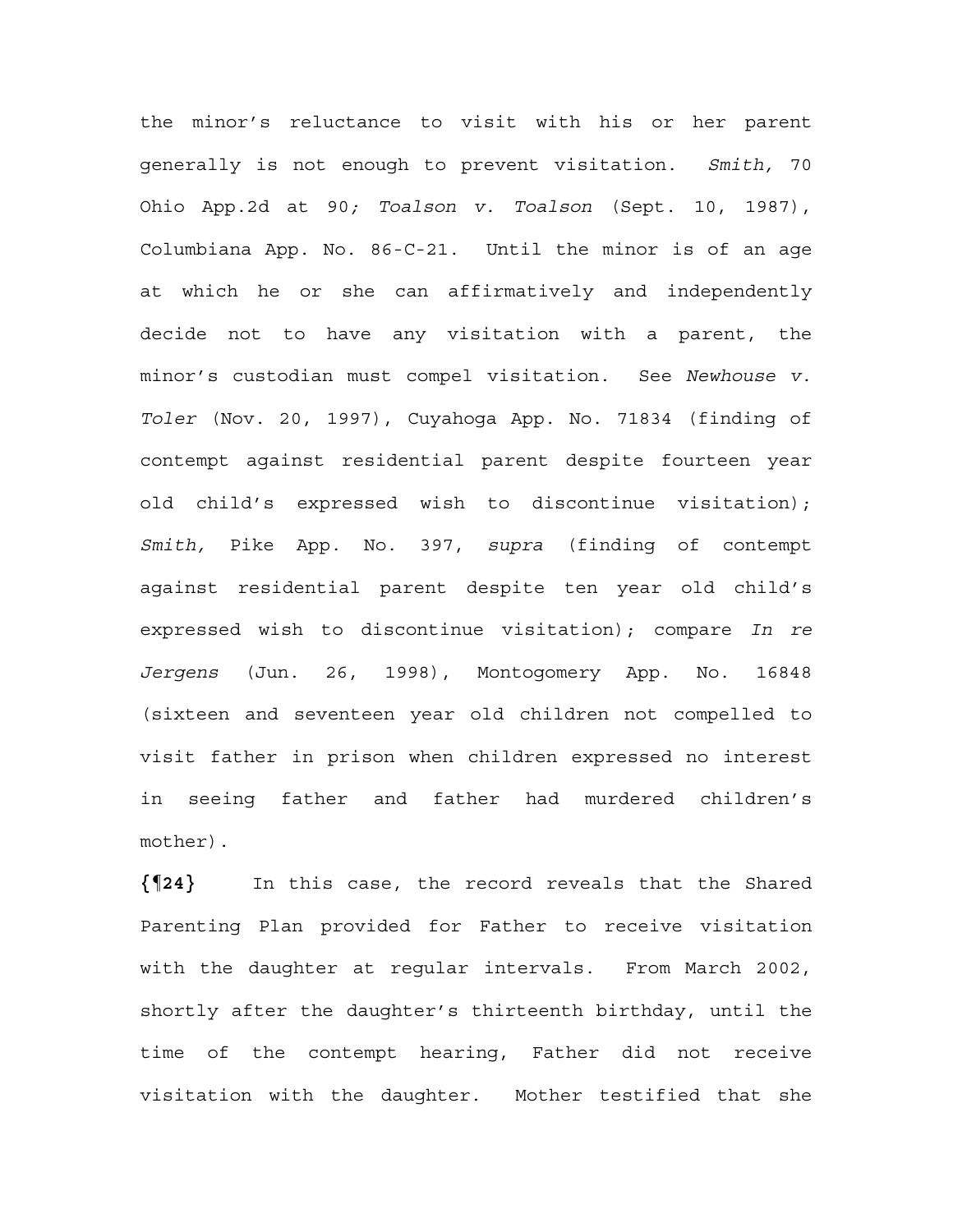did not affirmatively compel the daughter to visit Father. These facts constitute clear and convincing evidence that Mother disobeyed a lawful court order. We do not address whether the record contains evidence supporting each of the trial court's factual findings, as the finding that she disobeyed a lawful court order is sufficient to support the finding of contempt.

**{¶25}** Therefore, we find that the trial court did not abuse its discretion in finding Mother in contempt. Accordingly, we overrule Mother's final assignment of error, and we affirm the judgment of the trial court.

#### **JUDGMENT AFFIRMED.**

#### **JUDGMENT ENTRY**

It is ordered that the JUDGMENT BE AFFIRMED and that Appellee recover of Appellant costs herein taxed.

The Court finds there were reasonable grounds for this appeal.

It is ordered that a special mandate issue out of this Court directing the Gallia County Court of Common Pleas to carry this judgment into execution.

Any stay previously granted by this Court is hereby terminated as of the date of this entry.

A certified copy of this entry shall constitute the mandate pursuant to Rule 27 for the Rules of Appellate Procedure. Exceptions.

Abele, J.: Concurs in Judgment and Opinion as to Assignment of Errors I, II, IV; Concurs in Judgment only as